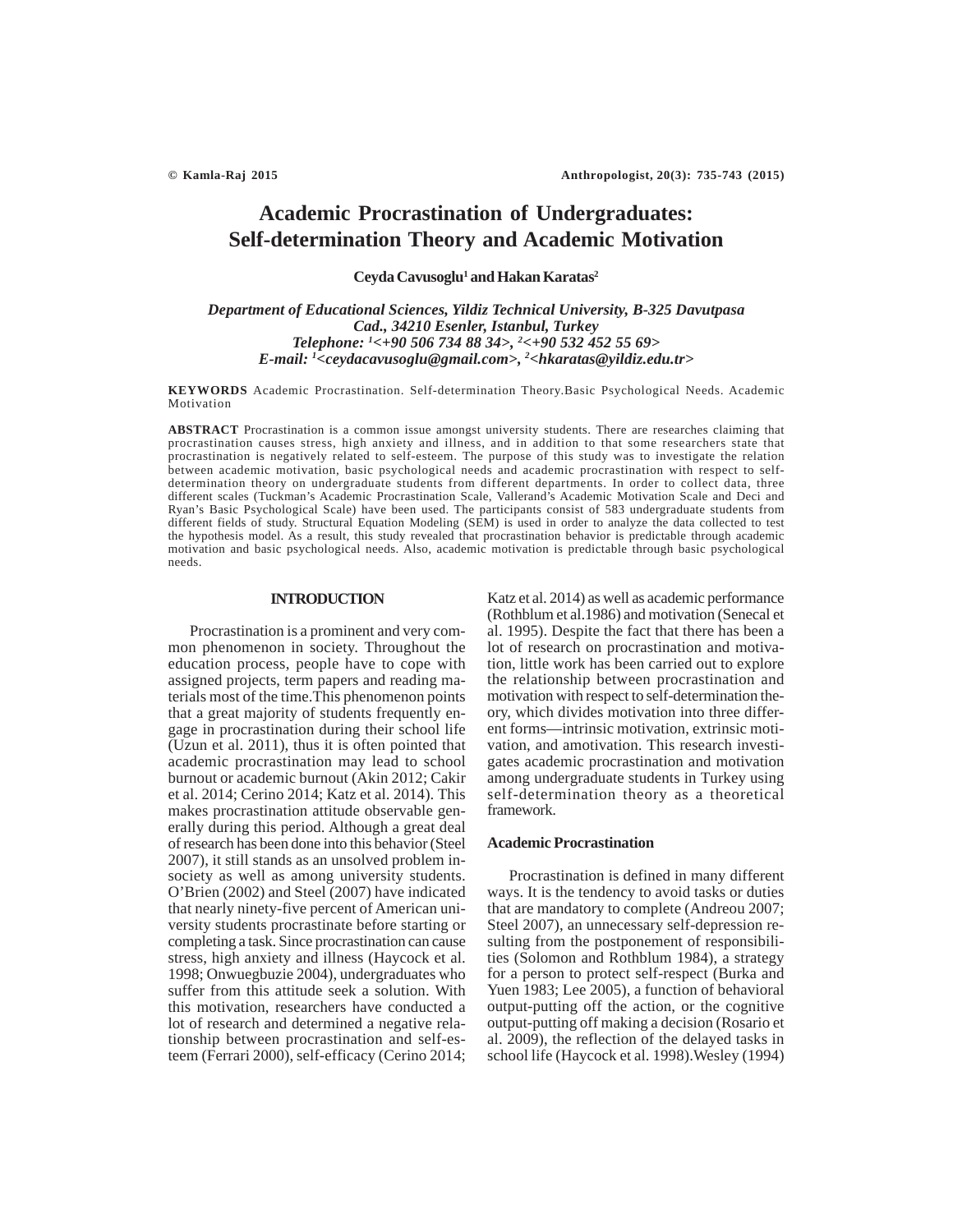indicates that academic procrastination is a negative parameter for academic performance of students. Many researchers also consider that academic procrastination causes academic failure, withdrawal of tough courses, absenteeism and school dropouts (Burka and Yuen 1983; Knaus 1998; Rothblum et al. 1984).

The abovementioned negative results have encouraged researchers to search for relationships between procrastination and other psychological components. They have found a negative correlation between procrastination and academic performance (Steel 2007), self-efficacy (Cerino 2014; Katz et al. 2014), as well as selfconfidence (Van Erde 2000) and self-esteem (Ferrari 2000). According to Klassen et al. (2010), the lack of the ability of using different strategies, regulating the thoughts and learning process, which are the indicators of self-regulating behavior may cause reluctance of finishing the tasks. On the other hand, Chu and Choi (2005) have declared that some students procrastinate intentionally in order to perform better because those students study much better under stress and time pressure.

# **Academic Procrastination, Self-determination Theory and Academic Motivation**

Motivation is also one notion that is negatively correlated with academic procrastination. Furthermore, some researchers define procrastination as a form of amotivation (Klassen and Kuzucu 2009). Motivation is a process through which a person can show great amount of perseverance and energy in order to finish a task (Rakes and Dunn 2010). Motivation is an effective factor in stimulating a person to display a behavior voluntarily (Akbaba 2006). Academic motivation is defined as a student's attitude towards school tasks and subjects (Artino Jr and Stephens 2009) and its positive effects on academic success (Alexander 2006).

Deci and Ryan (1985, 1991) have explained motivation as a three-dimensional concept, namely, intrinsic motivation, extrinsic motivation and amotivation within the scope of self-determination theory. Intrinsic motivation appears while doing a task without expecting any award or in an obligatory situation. Intrinsically motivated people perform just because they enjoy it. However, some people are externally motivated when their work is stimulated by a reward or a mandatory situation.Extrinsic motivation is divided into four sub-groups—external extrinsic motivation, introjected extrinsic motivation, identified extrinsic motivation, and integrated extrinsic motivation (Ryan and Deci 2000). A relatively controlled form of extrinsic motivation is introjected motivation. Avoidance of guilt, shame or anxiety is the main cause of the behavior shown with this type of motivation. Identified motivation is valuing a task because of its targets, which are important personally. The final extrinsic motivation type is integration, which occurs by synthesizing the meaning of an act and relating it with other objectives (Kuhl and Fuhrmann 1998). Amotivation is the reluctance of being in motion to complete a duty (Karatas 2011). According to self-determination theory, Deci and Ryan (2000b) consider intrinsic motivation and integrated extrinsic motivation as self-determined motivation. They claim that not every action can be intrinsically motivated behavior. However, extrinsically motivated actions can be transformed into selfdetermined motivation by internalization and integration. Deci and Ryan (2000b) assert that innate psychological needs should be satisfied in order to accomplish that transformation.

Self-motivation is highly affected by people's inner needs. In self-determination theory, these needs are specified as competence, relatedness and autonomy (Cihangir-Cankaya 2009). Competence is the feeling of being qualified in reaching desired ends and coping with the surrounding (Ingledew et al. 2004). Relatedness is the feeling of belongingness toward the near society (Kowal and Fortier 1999). Autonomy is the acceptance and approval of one's own actions along with their outcomes (Deci and Ryan 2000a). With the support of these three basic needs including autonomy, competence and relatedness, students can have higher self-determined motivation.

The purpose of this study is to investigate the relationship between academic motivation, basic psychological needs and academic procrastination with respect to self-determination theory among undergraduate students from different departments. The results of this study may provide instructors with an insight into academic procrastination. With the help of this research, instructors may give support to students in the right way in order to increase academic motivation and decrease academic procrastination.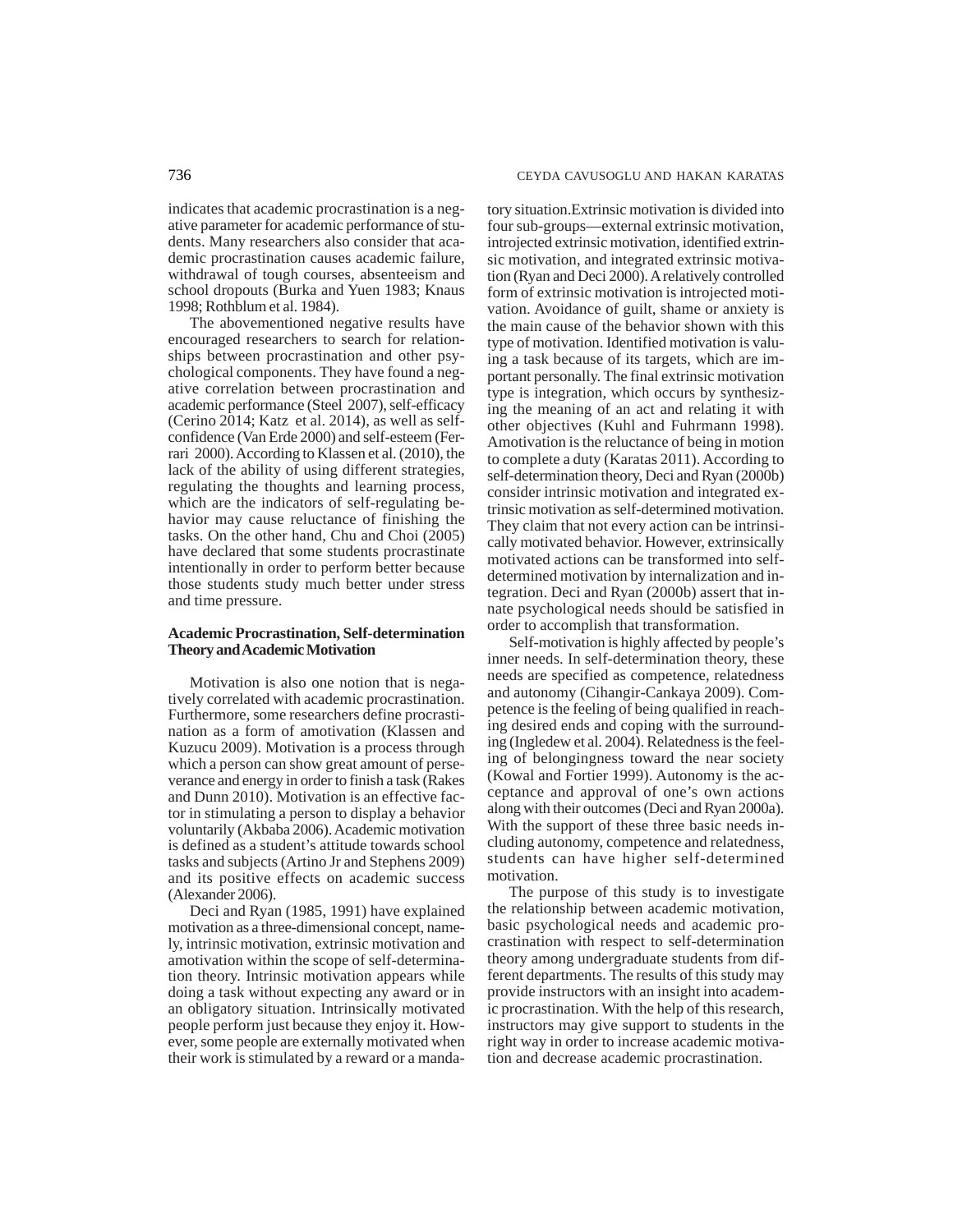#### **MATERIAL AND METHODS**

#### **Participants**

The study has been conducted at Yildiz Technical University, which is one of the state universities in Turkey. A convenient sampling technique has been used as a sampling technique during the study. Convenience sampling is a sampling technique in which the researcher includes everyone who is available at that time (Gay et al. 2009).The participants consist of 583 (N=583) undergraduate students 305 of whom (52.3%) are female whereas 278 (47.7%) are male. The students are from different faculties—63 (10.8%) from the Faculty of Fine Arts, 189 (32.4%) from the Faculty of Education, 191 (32.8%) from the Faculty of Engineering and finally,140 (24%) are from the Faculty of Science and Letters. The participants also show variety in terms of their school grades. The participants,130 of whom  $(22.3\%)$  are first graders, 152 of the whom  $(26.1\%)$ are second graders, 142 of whom (24.4%) are third graders and 159 (27.3%) of whom are fourth graders. All the participants who took part in the research responded to the questions voluntarily.

# **Data Collecting Instruments**

The participants completed a 63-item survey which includes demographic questions and questions of academic procrastination scale, academic motivation scale and basic psychological needs scale.

In this research,Tuckman's 16-item academic procrastination scale has been used. This scale, "provides a valid and reliable estimate of the tendency to waste time, delay, and intentionally put off something that should be done" (Tuckman 1991: 479) for college students. The reliability of the original scale was computed as .86. The fourpoint scale has response choices ranging from *that's me for sure (1)* to *that's not me for sure (4).*Tuckman Procrastination Scale has been translated and adapted to Turkish by Uzun, et al. (2009b)*.* The Turkish version consists of a 5 point scale, to which researchers added the response of "unsure" as an extra choice. In addition to this, 2 items from the original scale have been removed in the Turkish adaptation and the Cronbach alpha for the Turkish version has been computed as .90. This indicates that the Turkish adaptationof the Tuckman's academic procrastination test has a high level of reliability.

To determine the academic motivation of undergraduate students,the Academic Motivation Scale (AMS) developed by Vallerand et al. (1992) has been used. AMS has three dimensions amotivation, extrinsic motivation and intrinsic motivation. It consists of 28 items, 4 of which are about amotivation, 12 of which are about extrinsic motivation while the remaining 12 are about intrinsic motivation. The seven-point scale has response choices ranging from—*that is me for sure (1)* to *that's not me for sure (7).*The Cronbach alpha values vary from .78 to .90 for the original scale. The scale has been adapted to Turkish by Karatas and Erden (2011). The overall reliability of this version of the scale has been computed as .89, which means both English and Turkish versions of the scale have a high level of reliability.

The Basic Psychological Needs scale has been used in this research to determine autonomy, competence and relatedness levels of the participants. The scale has been developed by Deci and Ryan (1991) and adapted to Turkish by Bacanli and Cihangir (2003). The 7-point Likert scale consists of 21 items and has three dimensions—autonomy, relatedness and competence. The Cronbach Alpha value of the scale in general is .83, which suggests that the scale has a high level of reliability.

### **Data Analysis**

In this study, the Structural Equation Modeling (SEM) has been used to analyze and test the hypothesized model, which has been deduced from the literature."SEM is a statistical methodology that takes a confirmatory approach to the analysis of a structural theory bearing on some phenomena" (Byrne 2001). SEM has several advantages in the studies where the purpose is to identify a relationship between dependent and independent variables. First of all, a researcher can construct complex multiple relationships (direct and indirect) between variables with a single model, which means SEM can evaluate many equations once and for all by means of a single model. In this model, the variables in the equations are interrelated, which means a variable can be an independent variable in one equation whereas it can be a dependent variable in another equation (Hair et al. 1998). Secondly, the data can be analyzed according to the hypothesized model, and during this process, SEM can identi-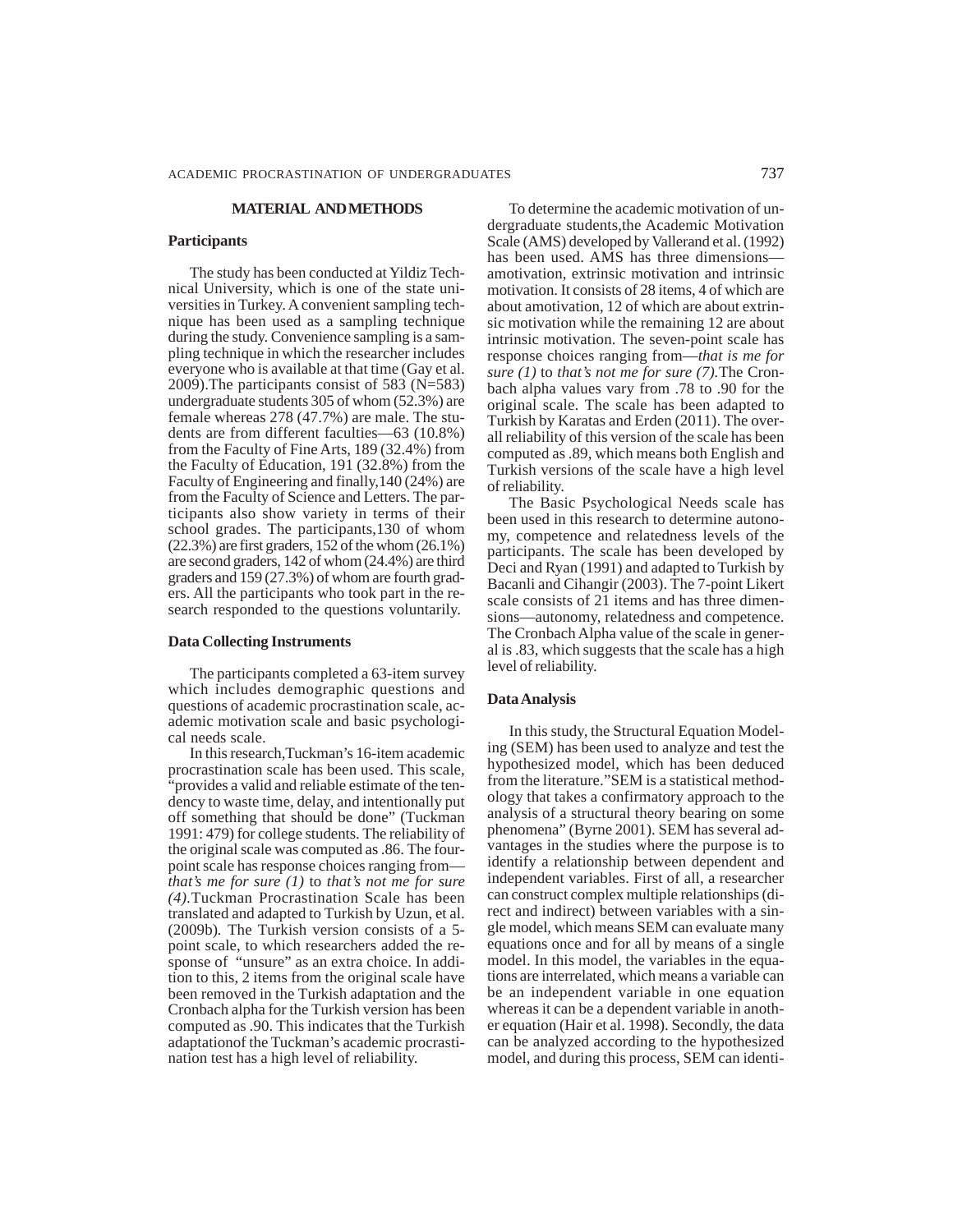

**Fig. 1. The Hypothesis Model**

fy and remove the weaknesses of this model. Consequently, the researcher can reach the model constructed with the data (Weston and Gore 2006). Hence, the model uses shapes and arrows to represent the relationships and this visual representation provides a clearer conceptualization of the theory within the context of the study (Byrne 2001). The quantitative analysis programs SPSS 21.0 and AMOS 22.0 have been used in the analysis.

#### **RESULTS**

After analyzing the data, a hypothesis model of the study has been implemented through the path analysis. The hypothesis model is as follows.

In the hypothesis model, extrinsic motivation, intrinsic motivation and amotivation are thought to affect the academic procrastinating behavior directly. According to the model, psychological needs affect extrinsic motivation, intrinsic motivation and amotivation directly. Therefore, psy-

**Table 1: Correlation values among variables**

chological needs are also thought to affect procrastinating behavior indirectly via extrinsic motivation, intrinsic motivation and amotivation. In addition to this, extrinsic motivation is also thought to affect procrastination indirectly via intrinsic motivation. Before analyzing the hypothesis model, the correlations among the variables have been examined (Fig.1).

After examining the correlations among academic procrastination, psychological needs and also academic motivation types, significant relationships have been revealed especially between procrastination and psychological needs as well as between amotivation and intrinsic motivation. It has also been noticed that a negative correlation between procrastination and psychological needs (r=-.30, p<.01) exists (Table 1). Moreover, it has been observed that procrastination and amotivation are positively correlated  $(r=.25, p<.01)$ , and procrastination and intrinsic motivation are negatively correlated ( $r=-.29$ ,  $p<-.01$ ). Apart from procrastination, there is a strong relationship between extrinsic and intrinsic motivation  $(r=.20, p<.01)$ .

| $-.30**$ |          |           |         |     |
|----------|----------|-----------|---------|-----|
| $.25***$ | $-.30**$ |           |         |     |
| .07      | .025     | $-.08*$   |         |     |
| $-.29**$ | $.31***$ | $-.12***$ | $.20**$ |     |
| 583      | 583      | 583       | 583     | 583 |
|          |          |           |         |     |

 $~^{\circ}p<.05,~^{\circ}p<.01$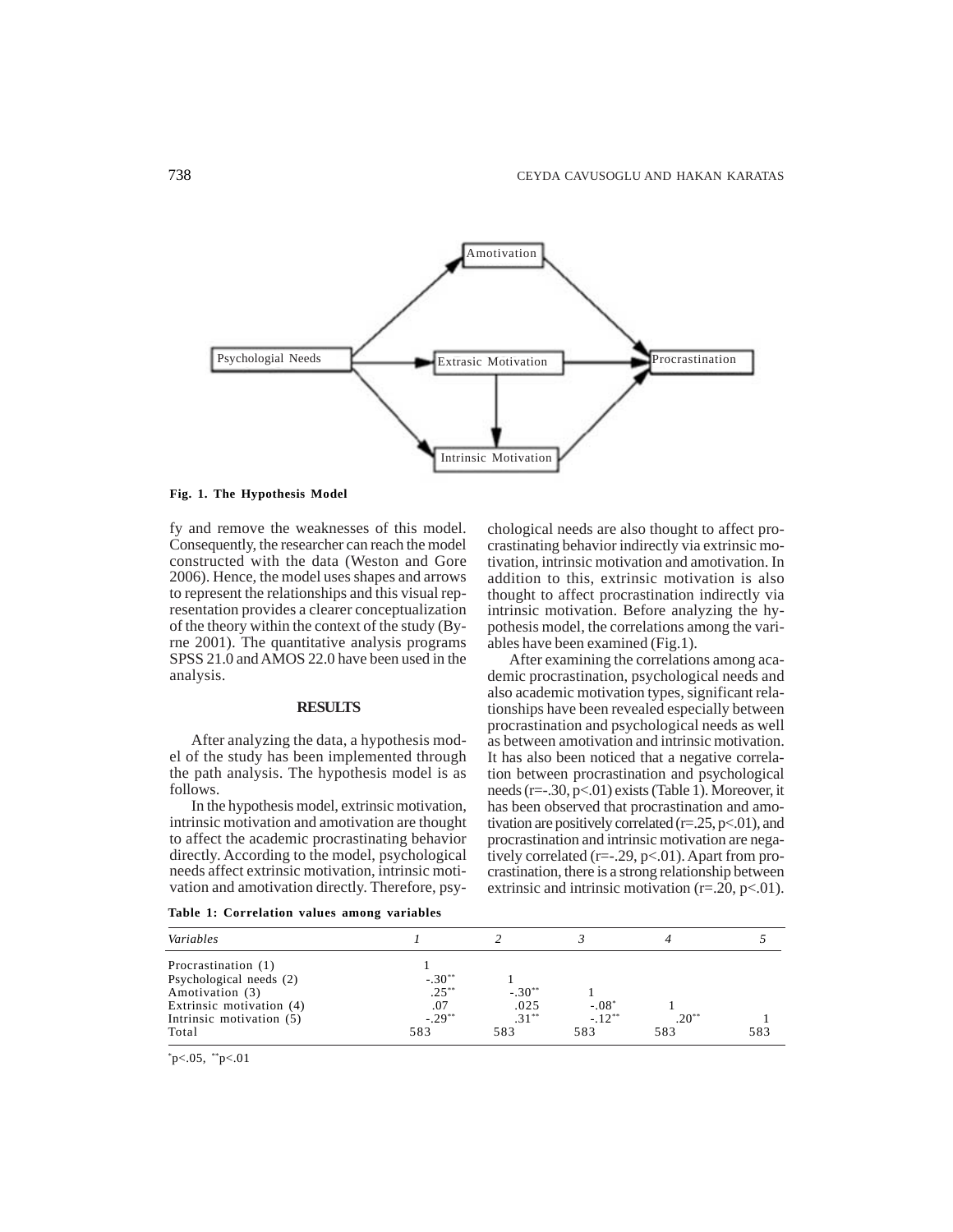All of these correlations obtained from the research data have supported the hypothesis model. Therefore, this model test applied to explain academic procrastination has been conducted.

The calculated hypothesis model and its result are illustrated below in Figure 2.

The model coefficients show that the model has not metthe criteria for the good fit model coefficients. According to Hu and Bentler (1999), the chi-square value must be 6 and the RMSEA value must be as high as .08 (Byrne 2001). Therefore, the model needs some revisions in order to meet the goodfit model criteria (Table 2).

**Table 2: The findings of fit indices for initial model**

*CMIN/DF CFI NFI RMSEA RFI* MODEL 7.32 .92 .92 .10 .72 er Ō9 **Amotivation** 23  $-30$  $\bigcirc$  $.00$ Psychological motivation 15 and 15 and 15 and 15 and 15 and 15 and 15 and 15 and 15 and 15 and 15 and 15 and 15 and 15 and 15 and 15 and 15 and 15 and 15 and 15 and 15 and 15 and 15 and 15 and 15 and 15 and 15 and 15 and 1 er

31

**Fig. 2. The Calculated Hypothesis Model**



ers

Intrinsic Motivation

er2

.13

**Fig. 3. Final model**

In the initial model, the level of Psychological Needs for the prediction of extrinsic motivationis .03, which is not statistically significant. Therefore, the arrow, which represents the link between psychological needs and extrinsic motivationhas been removed and this new model has been recalculated. The final model is presented in Figure 3.

In this new model,the chi-square (CMIN/DF) has been found to be 5.5, the CFIhas been found to be .93, the NFI has been found to be .91, the RFIhas been found to be .79 and the RMSEA has been found to be .08. These values almost satisfy the goodfit model criteria, that is, the CFI and the NFI are over .90, the chi-square (CMIN/ DF) is below 5 and the RMSEA value is as high as .08 (Simsek 2007; Byrne 2001) (Table 3).

 $-30$ 

er3

16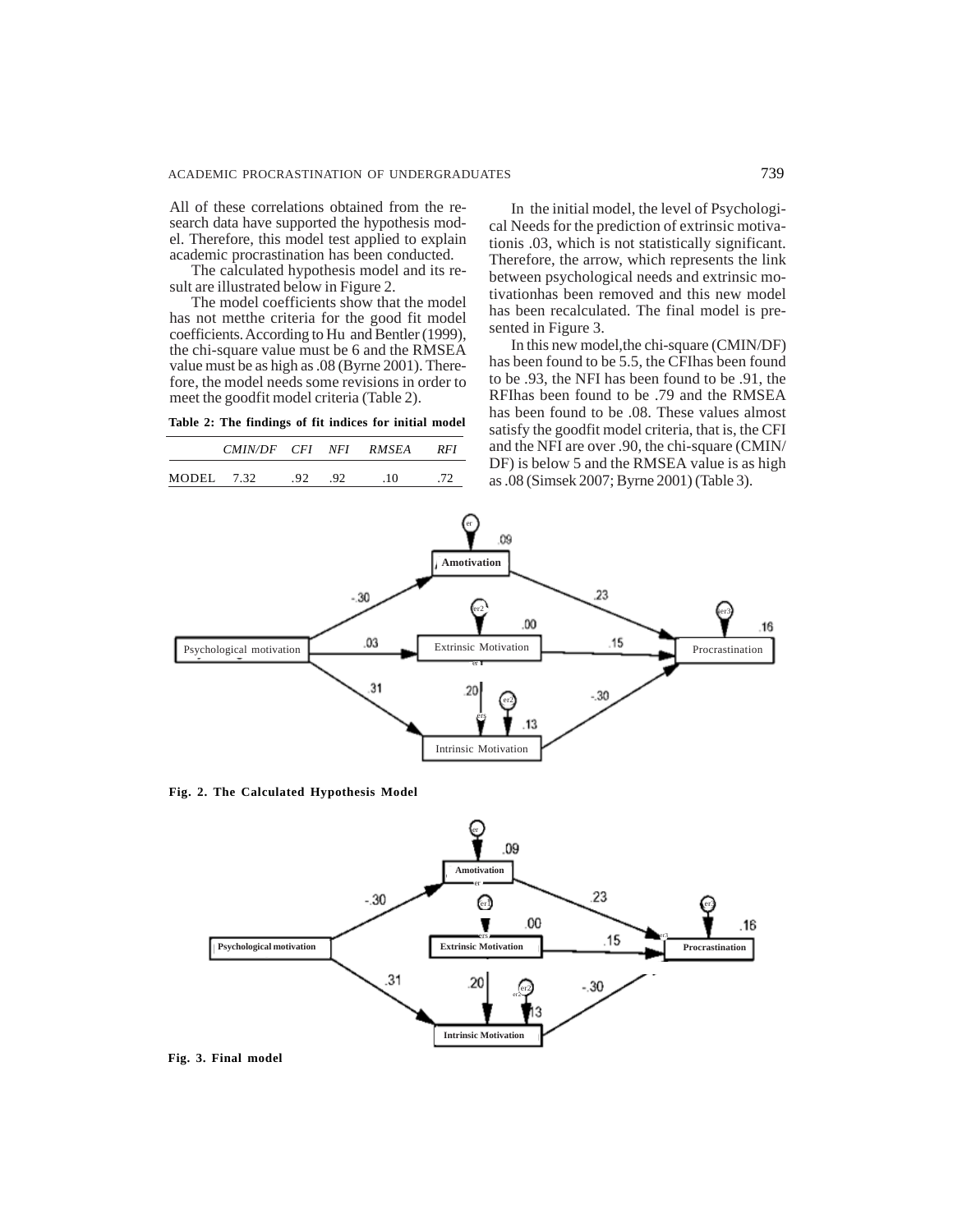**Table 3: The findings of fit indices for the final model**

|           | <i>CMIN/DF CFI</i> |     | NFI | RMSEA | R F I |
|-----------|--------------------|-----|-----|-------|-------|
| MODEL 5.5 |                    | .93 | .91 | .08   | 79    |

### **DISCUSSION**

In this research, the purpose is to examine the relationship between academic procrastination, academic motivation and basic psychological needs. The result of this study implies that academic motivation, which is divided into three sub-categories—extrinsic motivation, intrinsic motivation and amotivation, and basic psychological needs explain academic procrastination in the same model via direct and indirect relationships.

One of the findings of this research indicates that academic motivation is one of the predictors of academic procrastination, which is consistent with the literature (Orpen 1998; Brow lowand and Reasinger 2000; Balkis et al. 2006; Kuzucu and Klassen 2009; Dunn and Rakes 2010; Klassen et al. 2010; Lee 2010; Kilbert et al. 2011; Cao 2012; Cerino 2014; Katz et al. 2014). Kilbert et al. (2011) have found a moderate negative correlation between motivation and the academic procrastination of college students. In addition to this, Orpen (1998) and Balkis et al.(2006)have found a negative correlation among academic procrastination and motivation and academic achievement. Similarly, Kuzucu and Klassen (2009) have found that procrastination is strongly associated with motivation variables such as selfefficiency, self-efficiency for self-regulation and self-esteem. Klassen et al. (2010) have examined procrastination and motivation in both Singapore and Canada among university students. They have obtained the same findings. In the research, carried out by Hassan and Sultan (2011), it has been observed that one of the main reasons why students procrastinate and are unable to complete their work in time is the lack of motivation. In 2010, Dunn and Rakes conducted a study among online graduate students in order to investigate the impact of effort regulation, self-regulation and intrinsic motivation on academic procrastination. As a result, they have found a significant negative correlation between intrinsic motivation and procrastination. Research has showed that academic procrastination has stronger negative relationships with intrinsic motivation than extrinsic motivation (Senecal et al. 1995, Browlow and Reasinger 2000; Motie et al. 2012; Cerino 2014). Both intrinsic motivation and extrinsic motivation are negatively correlated with academic motivation, however although grades are important features for extrinsic motivation, they do not act as a good motivator unless students are intrinsically motivated (Browlow and Reasinger 2000). Therefore intrinsically motivated students tend to procrastinate less than extrinsically motivated students (Senecal et al. 1995). Among the types of extrinsic motivation introjected extrinsic motivation has a significant negative relationship with procrastination because this motivation type is quite similar to the intrinsic motivation (Cerino 2014). Lee (2010) has examined the relationship between motivation and flow experience in terms of academic procrastination among undergraduate students in Korea. Lee highlights the importance of the type of motivation. The researcher has found out a significant negative correlation between intrinsic motivation and self-determined extrinsic motivation. On the other hand, a positive correlation has been found out between amotivation and academic procrastination in this study. Surprisingly, there has been no significant correlation between non-self-determined extrinsic motivation and procrastination. Contrary to these research results, Chu and Choi (2005) have been unable to find a significant difference between the intrinsic motivation of procrastinators and non-procrastinators. Therefore, they have claimed that there are active procrastinators who benefit from procrastinating. In order to refute this argument, Cao (2012) has conducted another research in which the participants have been divided into three groups—active procrastinators, passive procrastinators and non-procrastinators. The results of the research have revealed that the lowest level of intrinsic motivation belongs to active procrastinators.

Another result of this study is that basic psychological needs are direct predictors of the two motivation types namely, amotivation and intrinsic motivation. This finding is consistent with the self-determination theory of Deci and Ryan (1991). This theory argues that motivation will be maximized if a person lives in a social environment that provides the opportunity to satisfy basic psychological needs such as competence, relatedness and autonomy. Psychological Needs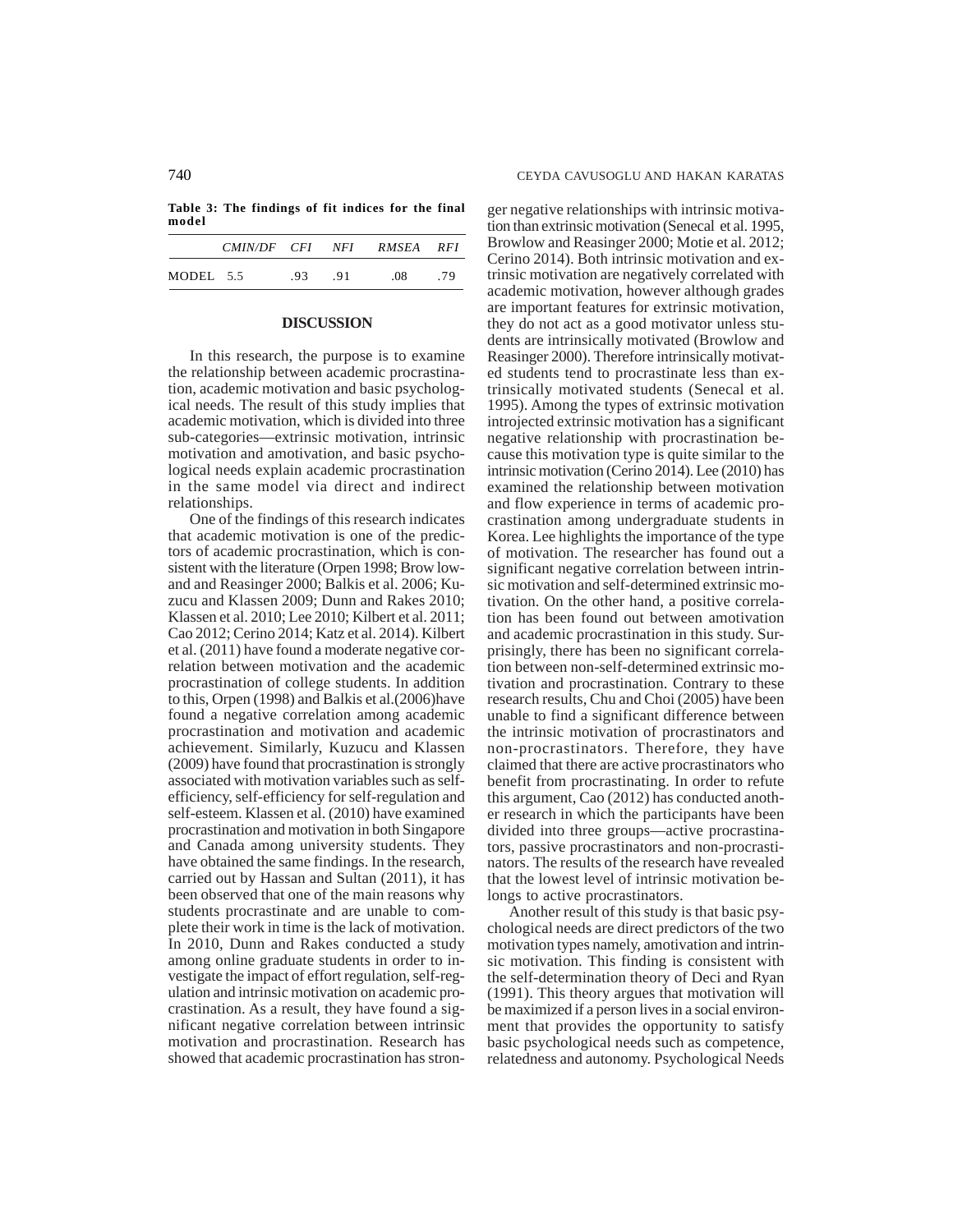are key elements to convert non-self-determined extrinsic motivation into self-determined extrinsic motivation. Standage et al. (2005) found a relationship between psychological needs and motivation. After conducting a Structural Equation Modeling, they found that the satisfaction of psychological needs leads either positively to intrinsic motivation or negatively to amotivation. In the study, the researcher has divided external motivation into two parts—introjected regulation that can be regarded as self-determined extrinsic motivation and external regulation that can be regarded as non-self-determined extrinsic motivation.

Another result of this study is that academic procrastination is indirectly related with psychological needs. Basic psychological needs are indirect predictors of academic procrastination via amotivation and intrinsic motivation. There are also some other studies that have parallel results as the findings of this study. Vallerand (1983) and Ryan (1982) have found that intrinsic motivation increases when a person receives support for competence and relatedness, and this increase gets higher if support for autonomy accompanies them. In addition to this, Senecal et al. (2003) have suggested that an autonomy supportive environment reinforces self-determined motivation. In another research, the findings have demonstrated that there is a positive and significant relationship between psychological resilience and the procrastination levels of students (Oksuz and Guven 2014). Therefore, psychological needs are important factors for motivation and motivation is also an important predictor for academic procrastination which accounts for the indirect relationship between psychological needs and procrastination.

#### **CONCLUSION**

In this study, the researchers aimed to investigate the relationship between motivation, basic psychological needs and academic procrastination. With this purpose, a model has been hypothesized and tested. As a result of the model test, it has been found out that motivation types are direct predictors of academic procrastination. Among the motivation types,both intrinsic and extrinsic motivations are important types that affect procrastination negatively. When compared, intrinsic motivation has a greater effect on procrastination. In addition, amotivation is another important motivation type that predicts procrastination positively.

Another finding of this study is that basic psychological needs are important predictors of intrinsic motivation and amotivation. Psychological needs have positive impacts on intrinsic motivation and negative impacts on amotivation. In this study, the researchers have been unable to findany relationship between psychological needs and extrinsic motivation. This result might be due to different types of extrinsic motivation. Some types of extrinsic motivation are closer to amotivation and they are non-self-determined and other types of extrinsic motivation are similar to intrinsic motivation. In this study, the researchers have analyzed the types that are similar to amotivation.

This study has also discovered the indirect relationship between psychological needs and academic procrastination in terms of motivation. The positive contribution of psychological needs to intrinsic motivation forms more selfdetermined behavior. In terms of academic studies, an increase in self-determined behavior and decisions causes a decrease in academic procrastination. Therefore, students who do not have any support for competency, relatedness and autonomy are the first candidates for active procrastination.

The model employed in this study aims to explain academic procrastination through motivation types and basic psychological needs. The results of the research revealed that academic procrastination behavior of college students can be elucidated with these variables. However, the results of this study are limited with the research population. In this study, the participants are undergraduate students; therefore, in order to make a generalization, many studies should be applied to other sample groups with different ages and different cultural backgrounds. The studies should be confirmed with different measurement techniques. The purpose of this study is to explain academic procrastination but the researchers have been able to measure only a few factors. In order to have a wider understanding of procrastination, other factors related with procrastination should be investigated, as well.

#### **RECOMMENDATIONS**

This study provides qualified data for teachers, parents and other stakeholders in the edu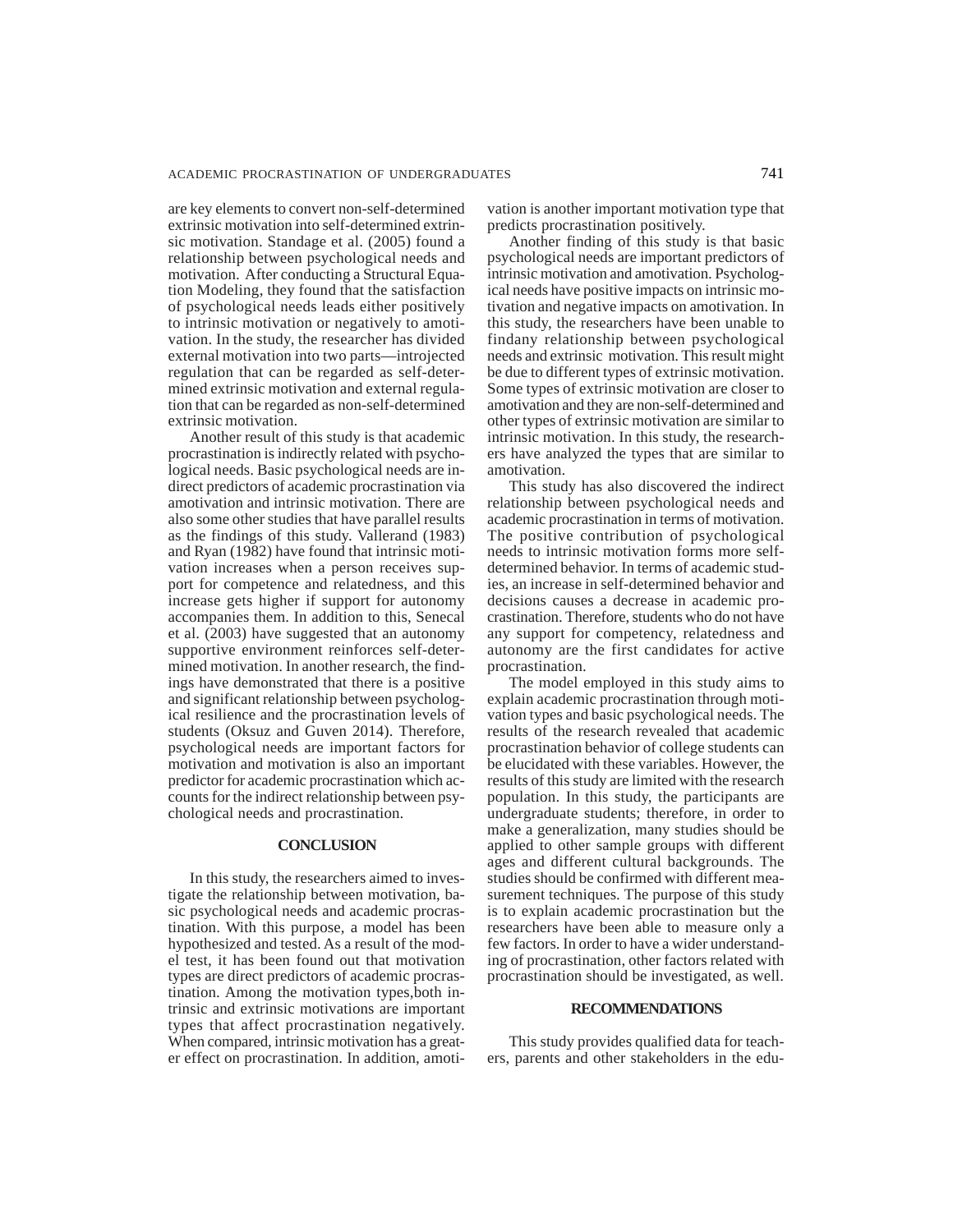cation field about academic procrastination. If students are provided with sufficient support by their environment, they will tend to get motivated intrinsically and procrastinate less. In this respect, teachers should try to provide support for their students. They should try to explain the real motive behind an academic task rather than focusing on grades that a student should reach. It is important for students to do a task just because they choose to do it. Teachers are also responsible for creating the suitable atmosphere for this. Parents should also help children satisfy their basic psychological needs. They should ensure a secure social environment to increase their children's competency needs and should encourage them to perform the given academic tasks.

#### **REFERENCES**

- Akbaba S 2006. Egitimde motivasyon. *The Journal of Kazim Karabekir Education Faculty*, 13: 343-361.
- Akin A 2012. Self-handicapping and burnout. *Psychological Reports,* 1101: 187-196.
- Alexander PA 2006. *Psychology in Learning and Instruction*. Upper Saddle River, NJ: Pearson.
- Andreou C 2007. Understanding procrastination. *Journal for the Theory of Social Behaviour,* 37: 183-193.
- Artino Jr AR, Stephens JM 2009. Academic motivation and self-regulation: A comparative analysis of undergraduate and graduate students learning online. *The Internet and Higher Education*, 12(3): 146-151.
- Bacanli H,Cihangir-Cankaya Z 2003. Ihtiyaç Doyumu Ölcegi Uyarlama Calismasi. *VII. Ulusal Psikolojik Danismave Rehberlik Kongresi Bildiri Özetleri*. Malatya, Inönü Üniversitesi. Ankara: Pegem A.
- Balkis M, Duru E, Bulus M, Duru S 2006. Üniversite ögrencilerinde akademik erteleme egiliminin çesitli degiskenler acisindan incelenmesi. *Ege Egitim Dergisi*, 7(2): 57-73.
- Brownlow S, Reasinger RD 2000. Putting off until tomorrow what is better done today: Academic procrastination as a function of motivation toward college work. *Journal of Social Behavior and Personality*, 15(5; SPI): 15-34.
- Burka JB, Yuen LM 1983. *Procrastinaton: Why You Do It, What to Do About It.* Reading, MA: Addison-Wesley.
- Byrne BM 2001. *Structural Equation Modeling with AMOS: Basic Concepts, Applications, and Programming*. Mahwah, NJ: Lawrence Erlbaum Associates.
- Cakir S, Akca F, Firinci Kodaz A,Tulgarer S 2013. The Survey of Academic Procrastination on High School Students with in Terms of School Burn-Outand Learning Styles. Paper presented in 4th World Conference on Psychology, Counselling and Guidance WCPCG-2013. *Procedia - Social and Behavioral-Sciences,* 114: 654-662.
- Cerino ES 2014. Relationships between academic motivation, self-efficacy, and academic procrastination. *Psi Chi Journal of Psychological Research*, 19(4): 156-163.
- Chu AHC, Choi JN 2005. Rethinking procrastination: Positive effects of "active" procrastination behavior on attitudes and performance. *The Journal of Social Psychology,* 145: 245-264.
- Cihangir-Cankaya Z 2009. Ozerklik destegi, temel psikolojik ihtiyaclarin doyumu ve ozneliyi olma: Ozbelirlemekurami. *Turk Psikolojik Danismave Rehberlik Dergisi,* 4(31): 23-31.
- Deci EL, Ryan R 1991. A motivational approach to self: Integration in personality. In: RA Dienstbier (Ed.): *Nebraska Symposium on Motivation, 1990: Perspectives on Motivation.* Lincoln, NE, US: University of Nebraska Press, pp. 237-288.
- Deci E, Ryan R 2000a. The "what" and "why" of goal pursuits: Human needs and the self-determination of behavior. *Psychological Inquiry*, 11(4): 227-269.
- Deci E, Ryan R 2000b. Self-determination theory and the facilitation of intrinsic motivation, social development, and well-being. *American Psychologist,*  $55(1): 68-78.$
- Ferrari JR 2000. Procrastination and attention: Factor analysis of attention deficit, boredomness, intelligence, self-esteem, and task delay frequencies. *Journal of Social Behavior and Personality*, 15: 185- 196.
- Gay LR, Mills G, Airasian PW 2009. *Educational Research: Competencies for Analysis and Interpretation.* New Jersey: Pearson.
- Hair JF, Anderson RE, Tatham RL, William C 1998. *Multivariate Data Analysis*. New Jersey: Prentice Hall, Inc.
- Haycock LA, McCharty P, Skay CL 1998. Procrastination in college students: The role self-efficacy and anxiety. *Journal of Counseling and Development,* 76: 317-324.
- Hu L, Bentler PM 1999. Cut-off criteria for fit indexes in covariance structure analysis: Conventional criteria versus new alternatives. *Structural Equation Modeling: A Multi- disciplinary Journal,* 6: 1–55.
- HussainI, Sultan S 2010. Analysis of procrastination among university students. *Procedia Social and Behavioral Sciences,* 5: 1897-1904.
- Inglewed D, Markland D, Sheppard K 2004. Personality and self-determination of exercise behaviour. *Personality and Individual Differences,* 36:1921- 1932.
- Karatas H 2011. *Üniversite Ögrencilerinin Epistemolojik Inanclari Ögrenme Yaklasimlari ve Problem Çozme Becerilerinin Akademik Motivasyonu Yordama Gücü.* Doktora Tezi, 07706205.
- Karatas H, Erden M 2012. Akademik motivasyon ölçeginin dilsel esdegerlik, gecerlik ve güvenirlik çalismasi. *E-Journal of New World Sciences Academy*, 7(4): 983-1003.
- Katz I, Eilot K, Nevo N 2014. "I'll do it later": Type of motivation, self-efficacy and homework procrastination. *Motivation and Emotion*, 38(1): 111-119.
- Klassen RM, Ang RP, Chong WH, Krawchuk LL, Huan VS, Wong IYF, Yeo LS 2010. Academic procrastination in two settings: Motivation correlates, behavioral patterns, and negative impact of procrastination in Canada and Singapore. *Applied Psychology: An International Review,* 59(3): 361–379.
- Knaus WJ 1998. *Do It Now! Break Procrastination Habit*. New York: John Wiley and Sons, Inc.